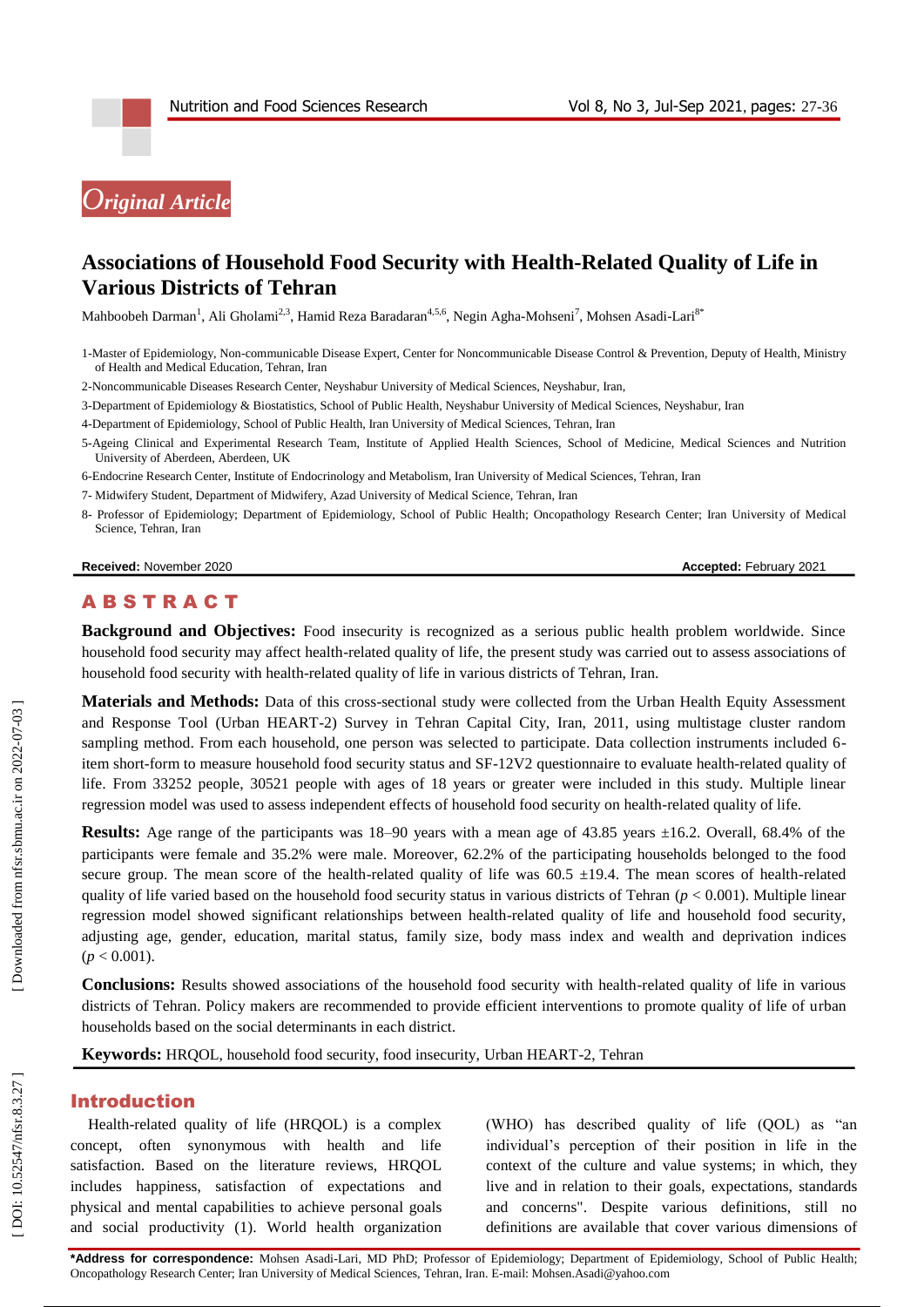this concept; however, scholars agree that HRQOL is a multidimensional, subjective and dynamic concept (2). Quality of urban life is one of the most important areas of urban studies worldwide. This study area is important because of the increasing importance of studies on QOL in monitoring public policy and due to its roles as an effective tool in urban management and planning. Quality of urban life is usually assessed through subjective indicators from the assessment of citizens' perceptions and satisfaction with urban life or use of objective indicators from secondary data (3). Regarding the effects of noncommunicable diseases on human health, household food security (HFS) can be described as a risk factor for a lower HRQOL. Lack of enough incomes, use of poor quality foods, skip of meals and replacement of valuable foods by ready -to -eat cheap foods and snacks can include significant effects on HFS and hence HRQOL.

In 1990, concept of food security was completed as 1) provision of enough foods for all people at all times for active and healthy lives; 2) availability of healthy and adequate foods in terms of quantity and quality; 3) ability and confidence to reach custom foods acceptable to societies. Food security within the current definition is "a sufficient and favorable food consumption pattern that is based on three principles of nourishing, diversity and balance, providing nutritional health. The HFS is defined as "access to enough food by all people at all times for having an active and healthy life, individuals who are food insecure live in hunger or fear of starvation". In general, food insecurity occurs when healthy and adequate foods are restricted and barely available". Food insecurity refers to the lack of access to adequate and healthy food to meet basic needs, which is limited by the quantity, quality and frequency of food absorption and decreases in serum micronutrients (4 –6). In the past two decades, food insecurity has been reported as a serious public health problem in world, attracting attention of experts and policy makers. From 1996 to 2015, most countries such as Iran at World Food Summit pledged to decrease hunger by 50%. Therefore, eradication of extreme poverty and hunger as one of the millennium development goals (MDG) was announced by international organizations (7). Food and agriculture organization (FAO) in its latest report (2018) on food insecurity in 150 countries showed that approximately one out of ten people (9.3%) in world suffered from severe food insecurity with an estimated 689 million people. In South Africa and West Asia, food security situation is clearly deteriorated (8). Most of these people suffer from long -term energy and nutrient deficiencies and fewer of them suffer from short -term energy and nutrient deficiencies due to natural disasters (7).

Food insecurity is usually a result of multiple causes, including a wide range of phenomena such as famine, food insecurity, poverty, unemployment, economic inflation,

illiteracy, nutritional ignorance, accidents, drought and other natural disasters. These factors are partially results of food insecurity. Hunger and disease are the consequences of food insecurity in short -terms; however in long -terms, populations are gradually deprived from core capabilities and cannot contribute to education, economy and production. Decreasing labor productivity due to food insecurity can lead to a 6 –10% reduction in gross domestic product (GDP) (7). Based on the effects of HFS on various physical, mental and social aspects of human health, HFS can improve nutritional issues including overweight, obesity and mental health problems globally. Studies have shown that individuals living in food secure households include a higher HRQOL than those living in food insecure households (9 –14). Although several studies have assessed effects of various factors of chronic diseases, aging, educational levels and gender on HRQOL, a few studies have assessed relationships between HFS and HRQOL in Iran. Therefore, the aim of this study was to assess associations between HFS and HRQOL in various districts of Tehran, Iran.

# Materials and Methods

#### **Design and sample**

Data of this cross -sectional study were collected from the urban health equity assessment and response tool (Urban HEART -2) study. The Urban HEART -2 survey was started in various districts of Tehran Capital City, 2011. The Urban HEART -2 study was carried out on random samples selected from Tehran urban population, using multistage cluster random sampling method. First, a map of Tehran was prepared by specifying areas and neighborhoods. Stratified sampling was used in the first and second stages and a total of 22 districts and 368 neighborhoods were selected for the study. In the third step, each block was considered as a cluster. A systematic two -dimensional sampling method was used, using GIS maps to select blocks in each neighborhood. From each household, one person was selected to participate and 33252 people were totally surveyed. Before completing the questionnaires, participants were assured of the confidentiality of information. Questionnaires were completed, using face -to -face method with personal consent of the participants (15 –17). In total, 30521 people aged  $\geq$  18 years were included in this study.

### **Measures**

Research tools used in Urban HEART -2 included a 6 item short form that focused on measuring HFS statuses as well as a SF -12V2 questionnaire (a generic, multipurpose short -form survey with 12 questions selected from SF -36 health survey. HRQOL data were scored and weighted in two scales of mental and physical functions.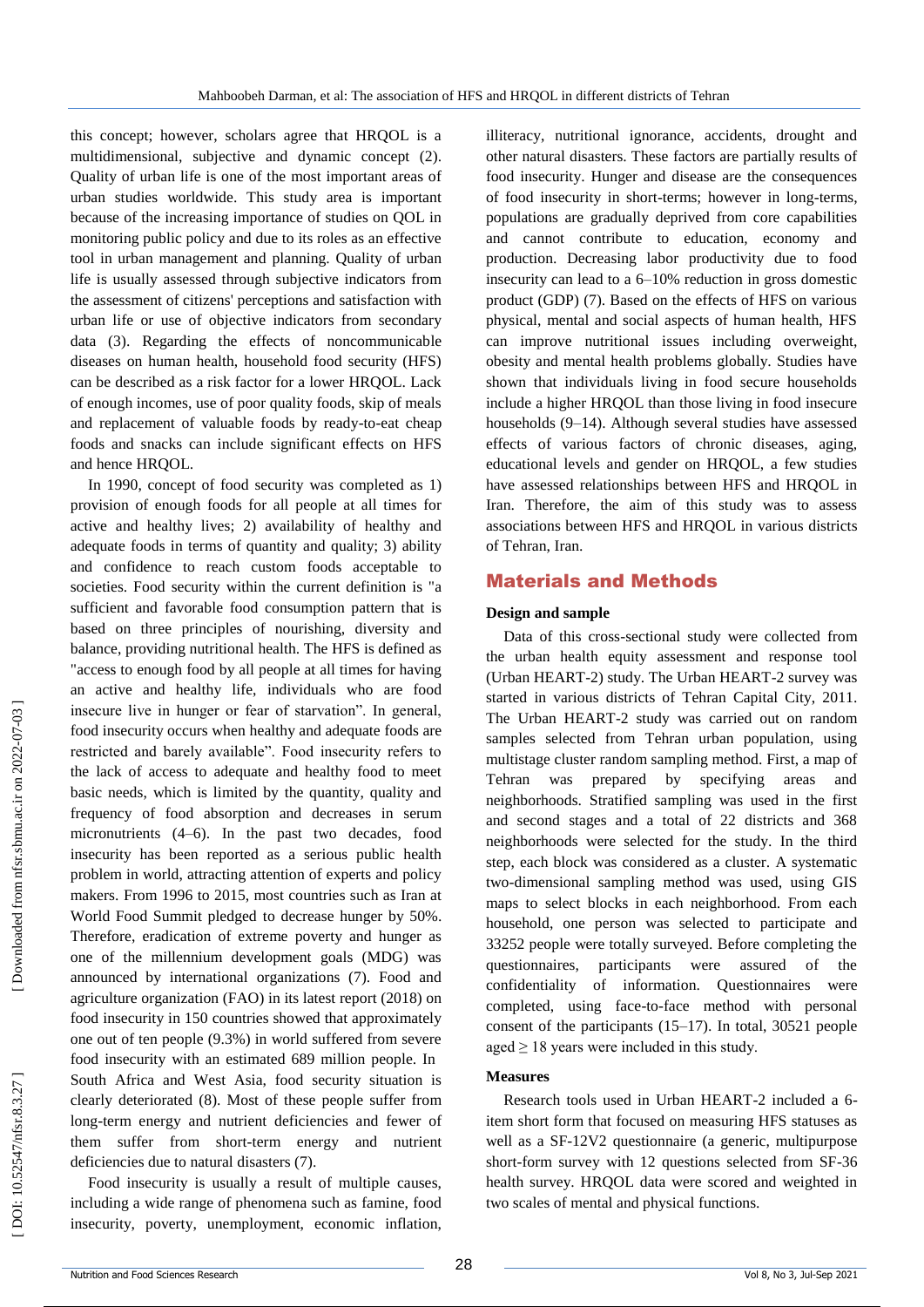#### **Household food security questionnaire**

Reliability and validity of the short forms were assessed in Iran by Dastgiri et al. (18). For Questions 1 and 2, 'never' or 'does not know' were reported as negative responses. For Question 4, 'no' or 'only one or two days' were reported as negative responses . For Questions 3, 5 and 6, 'no' or 'does not know' were reported as negative responses. Households that answered negatively to five or six questions were classified in food secure (19).

#### **The SF -12V2 questionnaire**

The SF -12 questionnaire was developed in 1996 by Ware (20). Reliability and validity of this tool were verified in Iran by Montazeri et al. (21). The items were transformed to a 0 –100 scale; 100 represented the maximum and 0 represented the minimum HRQOL scores. The SF -12V2 questionnaire included 12 multiple -choice questions and eight dimensions. A specified score assigned to each dimension, showing individual HRQOL in that dimension. These included physical functioning (PF -2 item), role limitations due to the physical problems (RP -2 item), bodily pain (BP -1 item), vitality (VT -1 item), general health (GH -1 item), social functioning (SF -1 item), role limitations due to the emotional problems (RE -2 item) and mental health (MH -2 item). Four dimensions (PF, RP, BP and GH) were associated to the physical aspects of SF - 12V2 and were led to the scoring of physical component summary (PCS) scales. The other four dimensions (SF, RE, VT and MH) were associated to the mental aspects of SF - 12V2 and were led to the scoring of menta l component summary (MCS) scales. Total HRQOL score was achieved from the mean scores calculated for all dimensions (22 – 24).

#### **Study variables**

Dependent variable included HRQOL and major independent variable included HFS (yes/no). Covariates included gender (female and male), age  $( \leq 42 \text{ years and} >$ 42 years), years of education ( $> 12$  years and  $\leq 12$  years), marital status (married and single/divorced), body mass index (BMI < 25 and BMI  $\geq$  25), family size ( $\leq$  3 people and  $> 3$  people), wealth index (poorest, poorer, middle, richer and richest), deprivation index [quintile 1 (least deprived), quintile 2, quintile 3, quintile 4 and quintile 5 (most deprived)].

### **Statistical analysis**

In this study, STATA Software v.12 (STATA, USA) was used to analyze collected data. Based on the study objectives, descriptive statistics were carried out, including

frequencies, ranges, median, means and standard deviations (SD) . To compare the mean scores of HRQOL based on the variables, t -independent and ANOVA tests were used Multiple Linear regression model was used to evaluate the independent effects of HFS with control the effects of other variablesSignificance of the tests was set as  $p < 0.20$  for univariate and  $p < 0.05$  for multiple analysis. Wealth index was a composite index, including household asset variables. These variables included 1 - home ownership status, 2- number of rooms, 3- residential unit infrastructure, 4- telephone, 5- bathroom, 6- kitchen, 7toilet, 8- car, 9- motorcycle, 10- mobile phone, 11- freezer, 12 - dishwasher, 13 - microwave and 14 - computer. The quintiles were based on weight or score of the collected asset data from each household, using principal component analysis (PCA) method (25 –26). Proportions of unemployed people over 16 years old and households with no cars or houses and rates of people at home were used to calculate the deprivation index. Unemployment and overcrowding proportions (+1) were subjected to a log transformation to normalize raw values. All four variables were then standardized, using Z -score (subtracted the mean values dividing by SD). These four standardized scores were summed to achieve a single value, which included the Townsend deprivation index. Knowledge of the mean and SD for each variable was necessary when calculating Townsend scores (27 –28).

#### **Ethical considerations**

Informed consent forms were completed by the participants before beginning of the study. Participants filled out the questionnaires anonymously and were assured about confidentiality of their information.

### **Results**

In general, the current study was carried out on 30521 participants (Figure 1). Age range of the participants was 18 –90 years with a mean age of 43.85 years ±16.2. Overall, 64.8% of the participants were female and 35.2% were male. Of the studied households, 54.5% were consisted of more than three people (1 –15 people per family). The BMI reflected overweight and obesity in 54.5% of the individuals, who lived in Tehran (BMI  $\geq$  25). Demographic characteristics of the participants are represented in Table 1. The mean of HFS in various districts of Tehran (22 districts) was 62.2%. The total mean score of HRQOL was  $60.5 \pm 19.4$ . Gender, educational level, family size, BMI, wealth index and deprivation index were linked to HRQOL (*p* < 0.2).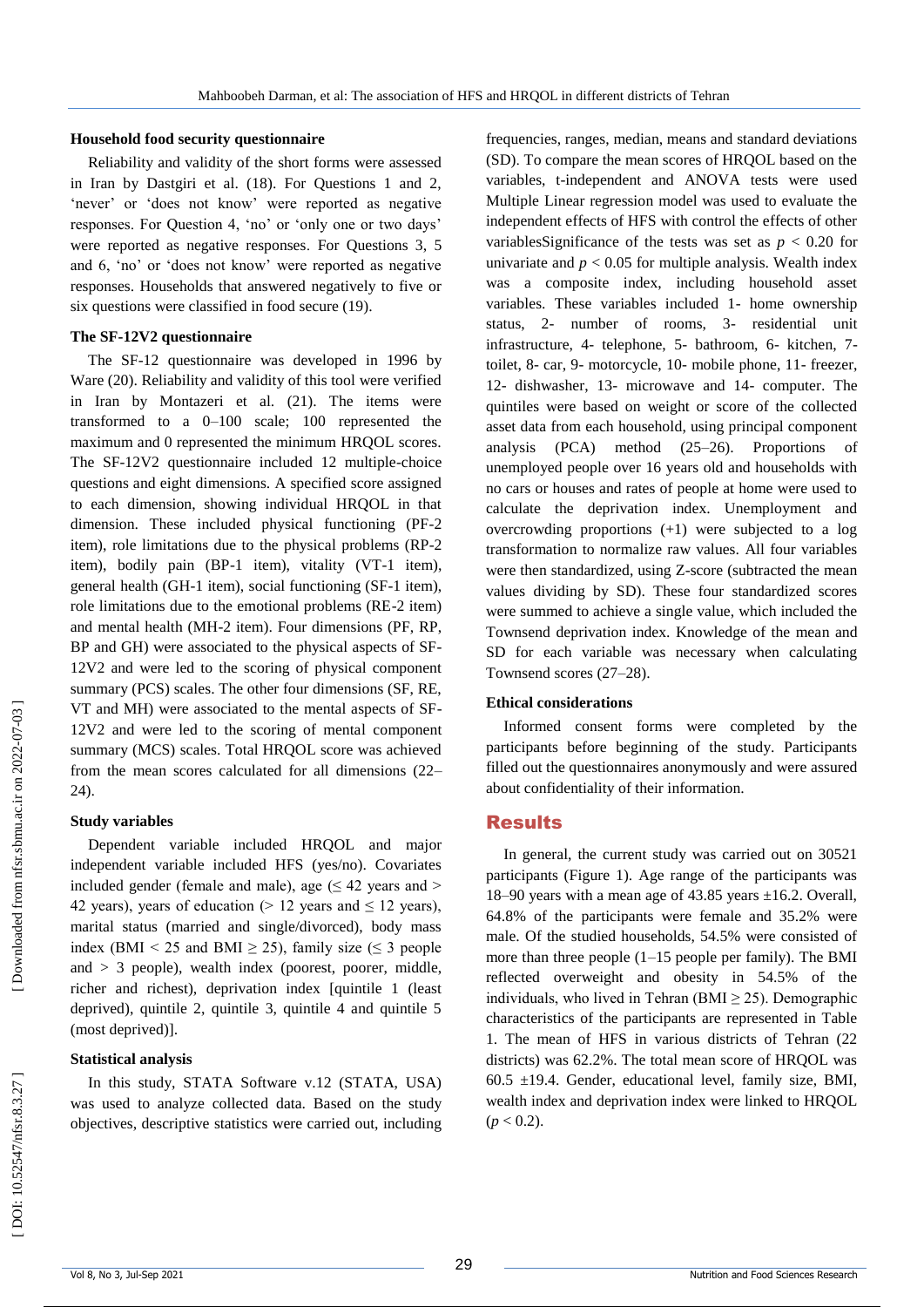

 1708 were excluded from the study because individuals **Example 3** Over 18 years of age was selected from each household

> The data of 1023 subjects were not appropriate For analysis in the present study

Figure 1: Schematic diagram of the study population selection

**Table1.** Frequency distribution of the participants' demographic characteristics ( *n* = 30521)

| Characteristics              | n     | $\frac{0}{0}$ |
|------------------------------|-------|---------------|
| Household Food Security(HFS) |       |               |
| Food Secure                  | 18991 | 62.2          |
| Food Insecure                | 11530 | 37.8          |
| Sex                          |       |               |
| Male                         | 10749 | 35.2          |
| Female                       | 19767 | 64.8          |
| Age                          |       |               |
| $\leq$ 42 yr                 | 15697 | 51.4          |
| $>42$ yr                     | 14824 | 48.6          |
| Education                    |       |               |
| Education $>12$              | 17724 | 58.1          |
| Education $\leq 12$          | 12797 | 41.9          |
| <b>Marital Status</b>        |       |               |
| Married                      | 22355 | 74.3          |
| Single/Divorced              | 7744  | 25.7          |
| family number                |       |               |
| family number $\leq$ 3       | 14922 | 48.9          |
| family number $>3$           | 15599 | 51.1          |
| <b>BMI</b>                   |       |               |
| BMI < 25                     | 13899 | 45.5          |
| $BMI \geq 25$                | 16622 | 54.5          |
| <b>Wealth Index</b>          |       |               |
| Poorest                      | 5774  | 20.0          |
| Poorer                       | 5769  | 22.0          |
| Middle                       | 6262  | 21.7          |
| Richer                       | 5285  | 18.3          |
| Richest                      | 5742  | 19.9          |
| Deprivation Index            |       |               |
| 1                            | 6052  | 20.1          |
| $\overline{2}$               | 6152  | 20.4          |
| 3                            | 6028  | 20.0          |
| $\overline{4}$               | 6010  | 20.0          |
| 5                            | 5870  | 19.5          |
| *Some data were missing      |       |               |
|                              |       |               |

In Table 3, associations between HRQOL and HFS statuses (food secure and food insecure) are shown. As shown in Table 3, the HRQOL mean scores were significantly different based on HFS statuses in various districts of Tehran ( $p < 0.001$ ). The maximum and the minimum mean scores of HRQOL was 66.6 in District 3 and 60.3 in District 12, respectively. The mean of HFS in various districts of Tehran (22 districts) was 62.2%. Significant relationships were seen between the HFS and HRQOL ( $p < 0.001$ ). Effects of HFS on HRQOL varied in various districts of Tehran. Age, gender, educational level, family size, BMI, wealth index and deprivation index were significantly associated to HRQOL ( $p < 0.001$ ). Based on the results of MLR model in Table 4 and Supplementary S1 –S12, the HFS included significantly positive relationships with total HRQOL and its eight dimensions by adjusting other variables, including age, gender, educational level, marital status, family size, BMI, wealth index and deprivation index ( $p < 0.05$ ). Based on Table 4, effects of HFS on HRQOL varied in various districts of Tehran; hence, HFS included significant effects on HRQOL in some districts. The highest and the lowest effects of HFS on HRQOL included 8.16 in District 1 and 2.89 in District 22, respectively .

Downloaded from nfsr.sbmu.ac.ir on 2022-07-03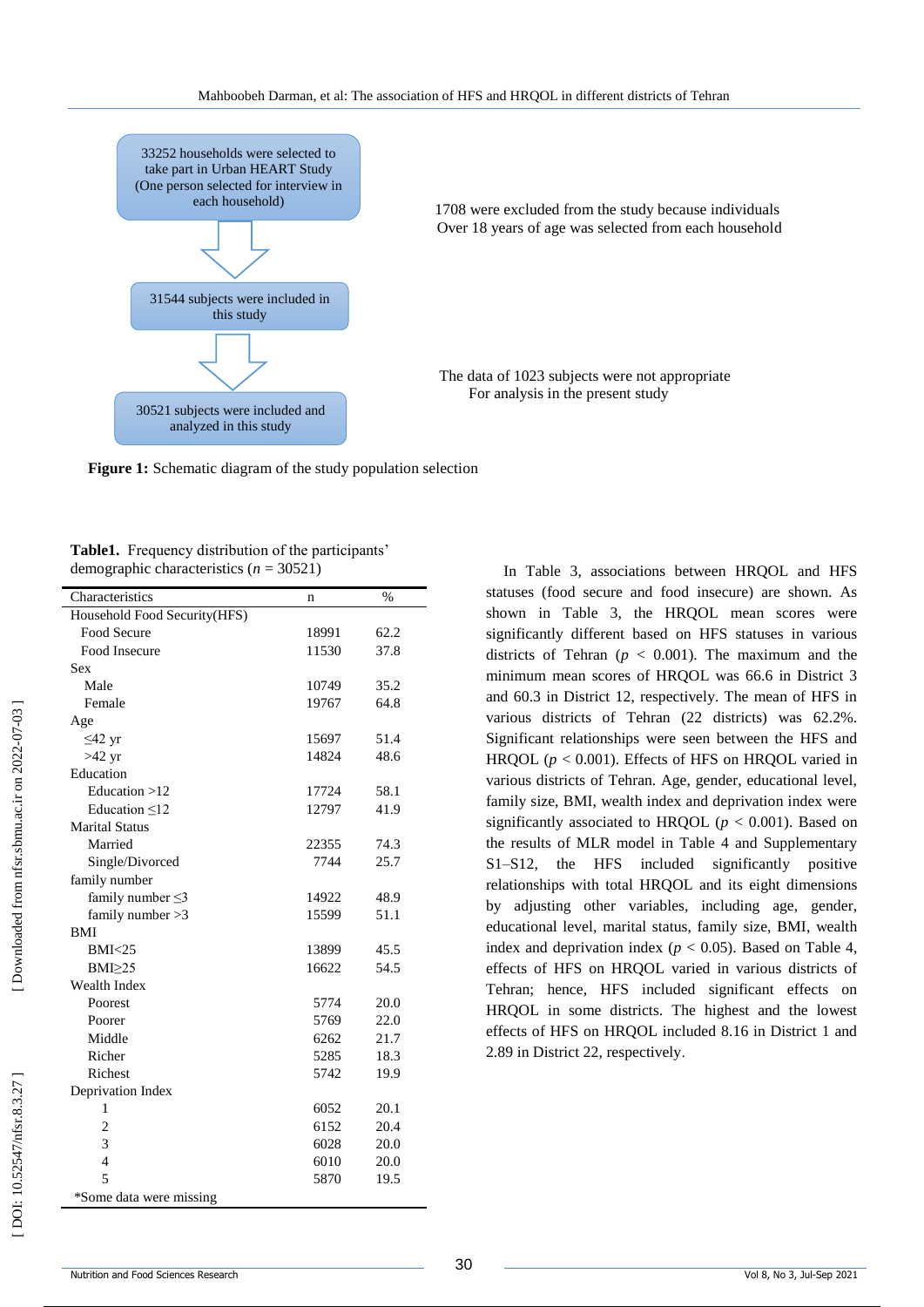| Variables                    | Mean(SD)        | 95 % CI for Mean | P-value   |
|------------------------------|-----------------|------------------|-----------|
| Total                        | $60/5 \pm 19/4$ | (60/3, 60/8)     |           |
| Household Food Security(HFS) |                 |                  |           |
| Food Secure                  | $63/8 \pm 18/8$ | (63/5, 64/1)     |           |
| Food Insecure                | $55/2 \pm 19/3$ | (54/8, 55/5)     | $<$ 0/001 |
| Gender                       |                 |                  |           |
| Male                         | $62/9 \pm 19/3$ | (62/5, 63/2)     |           |
| Female                       | $59/3 \pm 19/4$ | (59/0, 59/6)     | <0/001    |
| Age                          |                 |                  |           |
| $\leq$ 42 year               | $65/0 \pm 18/5$ | (64/7, 65/3)     |           |
| $>42$ year                   | $55/8 \pm 19/2$ | (55/5, 56/1)     | <0/001    |
| Education                    |                 |                  |           |
| Education $>12$              | $64/5 \pm 18/6$ | (64/3, 64/8)     |           |
| Education $\leq 12$          | $55/0 \pm 19/2$ | (54/7, 55/3)     | <0/001    |
| <b>Marital Status</b>        |                 |                  |           |
| Married                      | $60/5 \pm 18/9$ | (60/2, 60/7)     |           |
| Single/Divorced              | $60/7 + 21/0$   | (60/3, 61/2)     | 0/280     |
| Family size                  |                 |                  |           |
| $\leq$ 3                     | $59/3 \pm 19/8$ | (59/0, 59/6)     |           |
| >3                           | $61/7 \pm 18/9$ | (61/4, 62/0)     | $<$ 0/001 |
| <b>BMI</b>                   |                 |                  |           |
| <b>BMI&lt;25</b>             | $62/5 \pm 19/4$ | (62/2, 62/9)     |           |
| $BMI \geq 25$                | 58/9±19/3       | (58/6, 59/2)     | <0/001    |
| Wealth Index                 |                 |                  |           |
| Poorest                      |                 | $56/0+20/0$      |           |
| Poorer                       |                 | $57/6 \pm 19/6$  |           |
| Middle                       | $60/7 \pm 18/9$ |                  | $<$ 0/001 |
| Rich                         | $62/8 \pm 19/1$ |                  |           |
| Richest                      |                 | $65/7 \pm 18/0$  |           |
| Deprivation Index            |                 |                  |           |
| 1                            |                 | 58/0±20/3        |           |
| $\overline{c}$               | 59/0±19/7       |                  |           |
| 3                            | $61/8 \pm 19/2$ |                  | <0/001    |
| $\overline{4}$               | $61/4 \pm 18/9$ |                  |           |
| 5                            |                 | $62/8 \pm 18/6$  |           |

**Table 2**. Comparison of the participants' HRQOL mean scores based on the participants' characteristics

# **Discussion**

The present study investigated associations of HFS and HRQOL in various districts of Tehran, Iran. The total mean score of HRQOL was  $60.5 \pm 19.4$ . The maximum and the minimum mean scores of HRQOL included 66.6 ±18.4 in District 3 and  $60.3 \pm 17.6$  in District 12, respectively. The mean of HFS in various districts of Tehran (22 districts) was 62.2%. Significant relationships were seen between the HFS and HRQOL  $(p < 0.001)$ . Effects of HFS on HRQOL varied in various districts of Tehran; the highest effect of HFS on HRQOL included 8.16 in District 1 and the lowest effect included 2.89 in District 22. Almost effects of household food security on HRQOL in District 22 was onethird of that in District 1. It could be concluded that heterogeneity in District 1 led to decreases in QOL scores, considering that District 22 was a relatively new district of Tehran and people who lived in District 22 had similar social statuses. Moreover, it could be concluded that homogeneity was higher in District 22 than in other

districts of Tehran. Therefore, effects of household food security on HRQOL were reported high in Districts 2, 7, 8, 12, 16, 20 and 21, respectively. Thus, it can be concluded that effects of household food security on HRQOL varied in various districts of Tehran. For example, effects of household food security on HRQOL was low in Districts 3, 5 and 13, respectively. Additionally, effects of household food security on HRQOL in District 1 and 16 was twice that in Districts 3, 5 and 13.

Studies in several countries have shown associations between the HFS and HRQOL. Gray et al. reported that HFS was positively correlated with HRQOL in Indians (29). A study in the United States demonstrated that individuals living in food secure households had a higher HRQOL than those living in food insecure households (30). In a study on people living with HIV in Uganda, significantly positive relationships were detected between high -quality food access and HRQOL (31).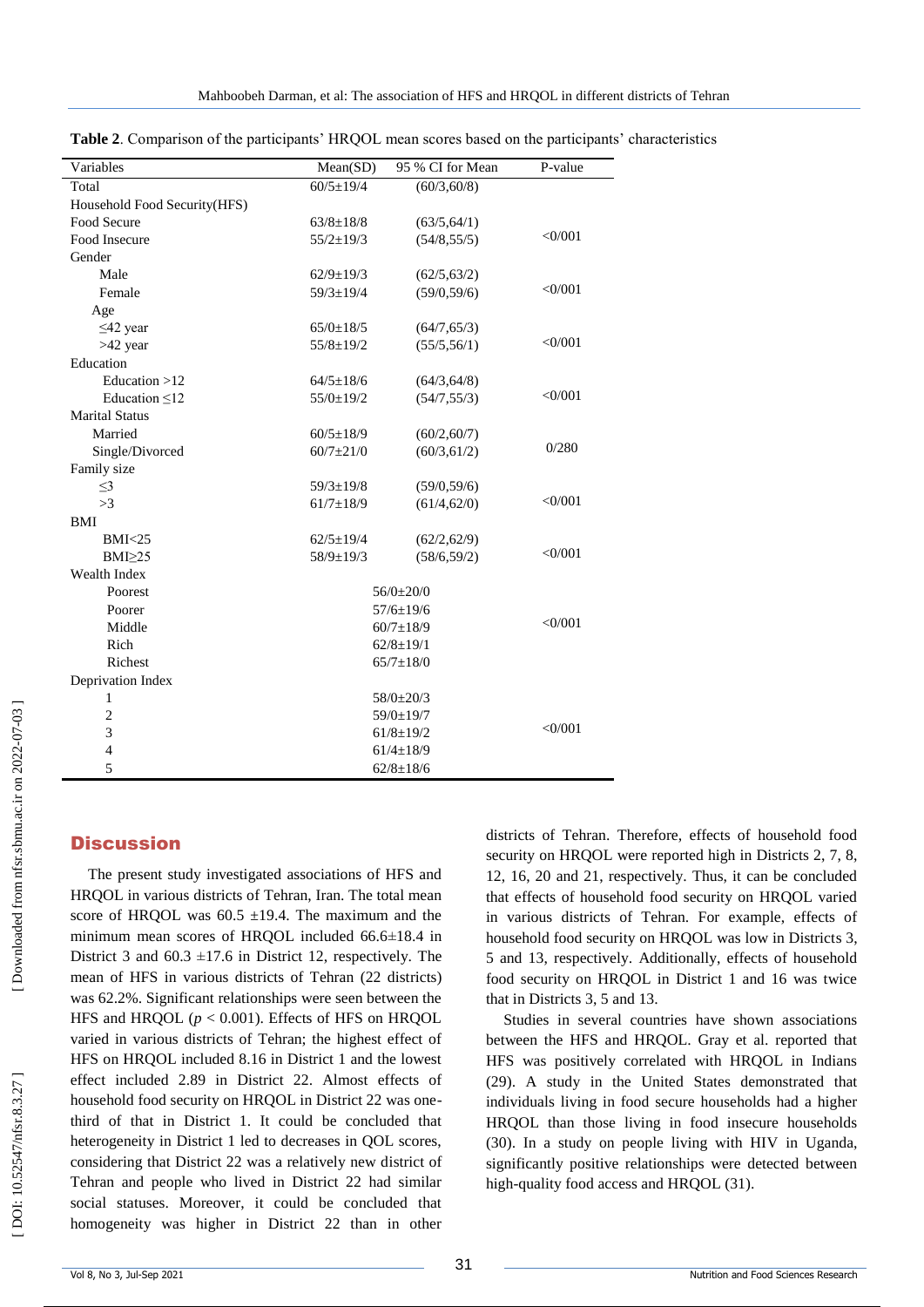| Districts                   | Household Food | SD±Mean         | 95 % CI for Mean | P-value |
|-----------------------------|----------------|-----------------|------------------|---------|
|                             | Security       |                 |                  |         |
| $\mathbf 1$                 | Yes            | $17.0 \pm 65.5$ | (64.5, 66.5)     | < 0.001 |
|                             | $\rm No$       | $18.4 \pm 56.6$ | (54.5, 58.6)     |         |
|                             | Yes            | $19.1 \pm 64.9$ | (63.8, 66.0)     | < 0.001 |
| $\sqrt{2}$                  | $\rm No$       | $20.5 \pm 54.3$ | (52.2, 56.3)     |         |
|                             | Yes            | $18.4 \pm 66.6$ | (65.5, 67.7)     | < 0.001 |
| $\ensuremath{\mathfrak{Z}}$ | $\rm No$       | $18.7 \pm 59.0$ | (56.6, 61.3)     |         |
|                             | Yes            | $18.8 \pm 64.1$ | (62.8, 65.4)     | < 0.001 |
| $\overline{4}$              | ${\rm No}$     | $19.3 \pm 56.1$ | (54.5, 57.8)     |         |
|                             | Yes            | 19.0±63.8       | (62.6, 65.0)     | < 0.001 |
| $\sqrt{5}$                  | $\rm No$       | 19.4±56.6       | (54.7, 58.4)     |         |
|                             | Yes            | $18.0 \pm 63.4$ | (62.3, 64.4)     | < 0.001 |
| $\sqrt{6}$                  | ${\rm No}$     | $17.0 \pm 55.8$ | (53.7, 57.9)     |         |
|                             | Yes            | $19.3 \pm 66.7$ | (65.4, 68.0)     | < 0.001 |
| $\tau$                      | $\rm No$       | $20.6 \pm 56.3$ | (54.7, 58.0)     |         |
|                             | Yes            | $19.2 \pm 62.8$ | (61.6, 64.0)     | < 0.001 |
| $\,8\,$                     | $\rm No$       | $20.2 \pm 52.6$ | (50.7, 54.5)     |         |
|                             | Yes            | $19.4 \pm 62.8$ | (61.3, 64.2)     | < 0.001 |
| $\overline{9}$              | ${\rm No}$     | 19.6±54.1       | (52.6, 55.6)     |         |
|                             | Yes            | $18.2 \pm 65.9$ | (64.6, 67.1)     | < 0.001 |
| 10                          | $\rm No$       | 19.3±59.4       | (57.9, 60.9)     |         |
|                             | Yes            | 19.6±63.5       | (62.2, 64.8)     | < 0.001 |
| $11\,$                      | $\rm No$       | 19.4±54.1       | (52.4, 55.9)     |         |
|                             | Yes            | $17.6 \pm 60.3$ | (59.1, 61.6)     | < 0.001 |
| 12                          | ${\rm No}$     | $18.7 \pm 52.1$ | (50.5, 53.6)     |         |
|                             | Yes            | $18.3 \pm 61.6$ | (60.4, 62.8)     | < 0.001 |
| 13                          | $\rm No$       | 19.5 ± 55.2     | (53.3, 57.1)     |         |
|                             | Yes            | $19.0 \pm 61.2$ | (59.9, 62.6)     | < 0.001 |
| 14                          | $\rm No$       | 19.6±52.1       | (50.4, 53.7)     |         |
|                             | Yes            | 19.8±63.2       | (61.8, 64.7)     | < 0.001 |
| 15                          | No             | $19.1 \pm 55.8$ | (54.5, 57.2)     |         |
|                             | Yes            | $18.7 \pm 61.8$ | (60.5, 63.1)     | < 0.001 |
| 16                          | ${\rm No}$     | $18.0 \pm 52.6$ | (51.1, 54.1)     |         |
|                             | Yes            | $18.0 \pm 63.8$ | (62.4, 65.3)     | < 0.001 |
| 17                          | $\rm No$       | 17.8±56.9       | (55.6, 58.3)     |         |
|                             | Yes            | $18.0 \pm 62.9$ | (61.6, 64.2)     | < 0.001 |
| 18                          | ${\rm No}$     | $18.7 \pm 55.3$ | (54.1, 56.6)     |         |
|                             | Yes            | 19.0±63.7       | (62.4, 65.1)     | < 0.001 |
| 19                          | ${\rm No}$     | $18.9 \pm 55.1$ | (53.6, 56.5)     |         |
|                             | Yes            | $19.5 \pm 65.0$ | (63.8, 66.2)     | < 0.001 |
| 20                          | $\rm No$       | 20.6±54.9       | (53.2, 56.6)     |         |
|                             | Yes            | $19.1 \pm 63.1$ | (61.9, 64.4)     | < 0.001 |
| $21\,$                      | $\rm No$       | 19.2±53.2       | (51.7, 54.8)     |         |
|                             | Yes            | $18.3 \pm 64.6$ | (63.2, 66.0)     | < 0.001 |
| $22\,$                      | $\rm No$       | 19.4±58.3       | (56.2, 60.4)     |         |

**Table 3**. Comparison of the participants' HRQOL mean scores based on the HFS statuses in 22 districts of Tehran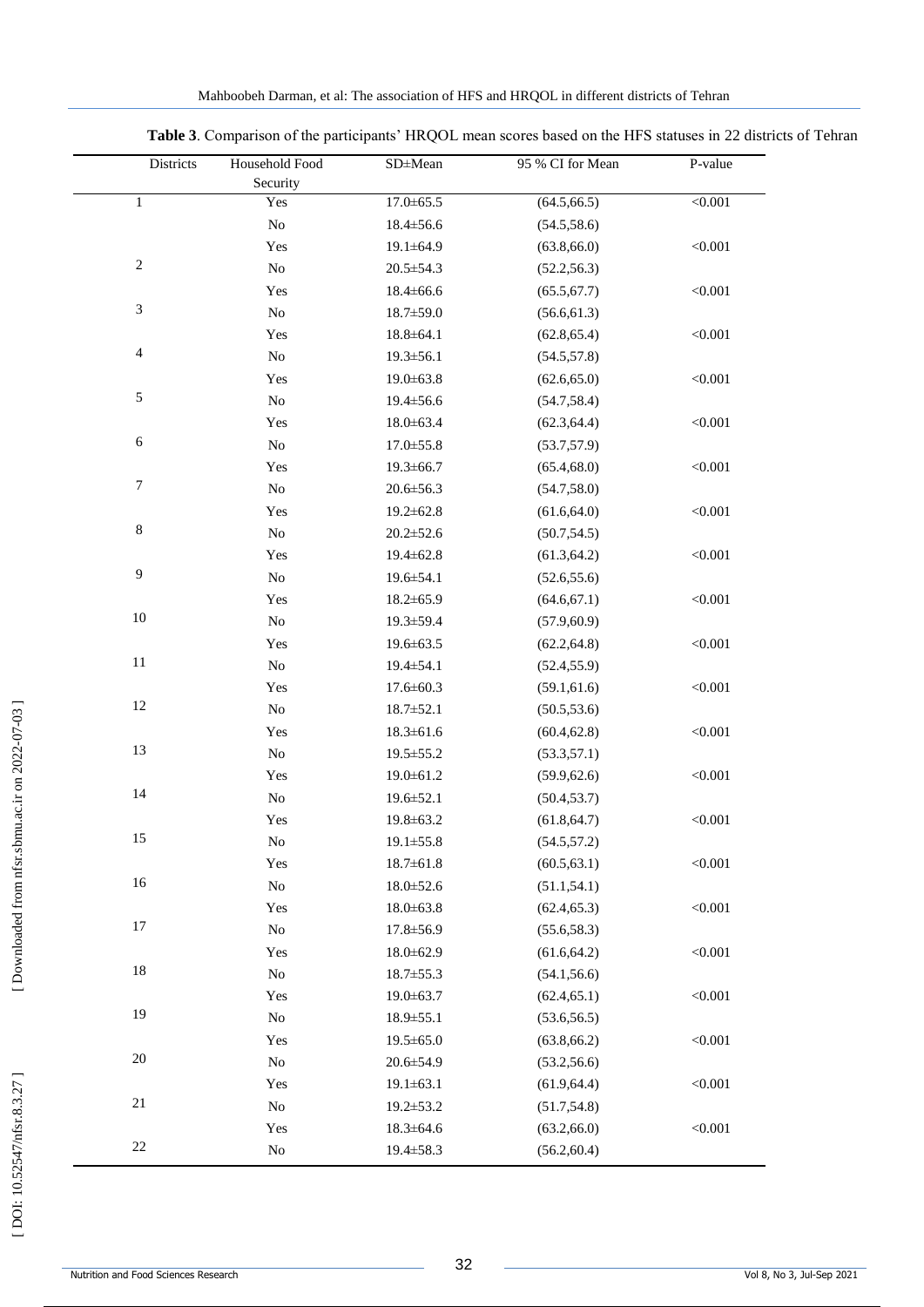| Districts      | Non-standardized Coefficients |      | <b>Standardized Coefficients</b> |      |            |
|----------------|-------------------------------|------|----------------------------------|------|------------|
|                | β                             | SE   | Beta                             | t    | $P$ -value |
| $\mathbf{1}$   | 8.16                          | 1.26 | 0.195                            | 6.49 | < 0.001    |
| $\sqrt{2}$     | 7.71                          | 1.22 | 0.166                            | 6.31 | < 0.001    |
| 3              | 4.92                          | 1.39 | 0.102                            | 3.53 | < 0.001    |
| $\overline{4}$ | 6.08                          | 1.12 | 0.151                            | 5.41 | < 0.001    |
| 5              | 4.95                          | 1.20 | 0.116                            | 4.12 | < 0.001    |
| $\sqrt{6}$     | 5.80                          | 1.19 | 0.126                            | 4.87 | < 0.001    |
| 7              | 7.10                          | 1.06 | 0.171                            | 6.66 | < 0.001    |
| $\,8\,$        | 7.83                          | 1.12 | 0.181                            | 6.97 | < 0.001    |
| 9              | 6.33                          | 1.05 | 0.159                            | 6.04 | < 0.001    |
| 10             | 5.09                          | 0.96 | 0.132                            | 5.30 | < 0.001    |
| 11             | 6.70                          | 1.11 | 0.159                            | 6.02 | < 0.001    |
| 12             | 7.32                          | 1.01 | 0.195                            | 7.21 | < 0.001    |
| 13             | 4.12                          | 1.15 | 0.102                            | 3.60 | < 0.001    |
| 14             | 6.95                          | 1.09 | 0.173                            | 6.38 | < 0.001    |
| 15             | 5.92                          | 1.01 | 0.149                            | 5.87 | < 0.001    |
| 16             | 8.12                          | 1.02 | 0.214                            | 8.05 | < 0.001    |
| 17             | 5.77                          | 1.09 | 0.158                            | 5.31 | < 0.001    |
| 18             | 6.85                          | 0.97 | 0.179                            | 7.09 | < 0.001    |
| 19             | 6.88                          | 1.03 | 0.176                            | 6.69 | < 0.001    |
| 20             | 7.51                          | 1.03 | 0.177                            | 7.25 | < 0.001    |
| 21             | 7.58                          | 1.03 | 0.189                            | 7.35 | < 0.001    |
| 22             | 2.89                          | 1.27 | 0.072                            | 2.28 | 0.023      |

Table 4. Adjusted analysis<sup>1</sup> of HFS on HRQOL in 22 districts of Tehran based on the multiple linear regression model

 $1$  Adjusted by age, gender, level of education, marital status, family size, BMI, wealth index and deprivation index

Relationships between HRQOL and household food insecurity (HFI) in Texas have been reported by Sharkey et al.; where, 27.8% of the surveyed people lived in households with food insecurity. Food insecurity in rural households was one of the major factors affecting QOL; however, the relationship was not seen in urban households (32). Similarly, Alfred et al. investigated relationships between the HFI and health statuses of people in a region of the United States (Appalachia) and found that 23% of the surveyed households included food insecure statuses. They reported that people of food insecure families included a lower QOL in all aspects, compared to that people of food secure households did (33). In a study on assessing food insecurity, mental health and QOL of the people living with HIV and receiving antiviral therapy, prevalence of HFI was 38.7%. Decreased mental health and food insecurity led to decreases in QOL of HIV -infected patients receiving antiviral therapy. The MLR model demonstrated significantly positive relationships between HFS and HRQOL with adjusting variables of age, gender, education, marital status, family size, BMI, wealth index and deprivation index as a higher food security led to a better HRQOL (34). Accordingly, HFI usually occured due to decreases in variety of foods consumed in households. One of the major consequences of HFI included changes in food receiving ways and food diversity in households (35). Assessment of the pattern of food consumption in households showed that food insecure households were majorly focused on receiving energy or filling their stomachs. Therefore, such families consumed cheap foods

with high energies but low micronutrients, foods poor in fruits, vegetables, milks and dairies as well as low -health diets (36 –38). As a first consequence of insufficient access to food resources, variety of foods in such families decreased (39).

The current results showed that ages over 42 years (middle -aged and elderly groups), gender, educational level, family size, BMI, wealth index and deprivation index were significantly linked to HRQOL. Based on the results of principal component analysis, wealth index and deprivation index included significant effects on QOL. People in the fourth (richer) and fifth (richest) quintiles included higher QOL scores, compared to that people in the lower quintile did. A study on low -income families in Hong Kong showed that the QOL of people with incomes below 50% of the average population and somehow on the verge of poverty scored lower in physical and mental health statutes (40). In the United Kingdom, Netuveli at al. (2002) reported that efforts to improve QOL in early old ages needed solving of financial problems, functional limitations and ability to leave inappropriate neighborhoods. If these factors were controlled, there were possibilities of improving QOL in early old ages (41). Tajvari et al. reported that elderly people in Tehran suffered from a relatively poor HRQL, especially elder women and those with low educational levels. To improve the QOL of older Iranians, further attentions should be specified to various aspects of their lives, including health and economic situations (42). In a study on the relationships of food insecurity and poor diet quality with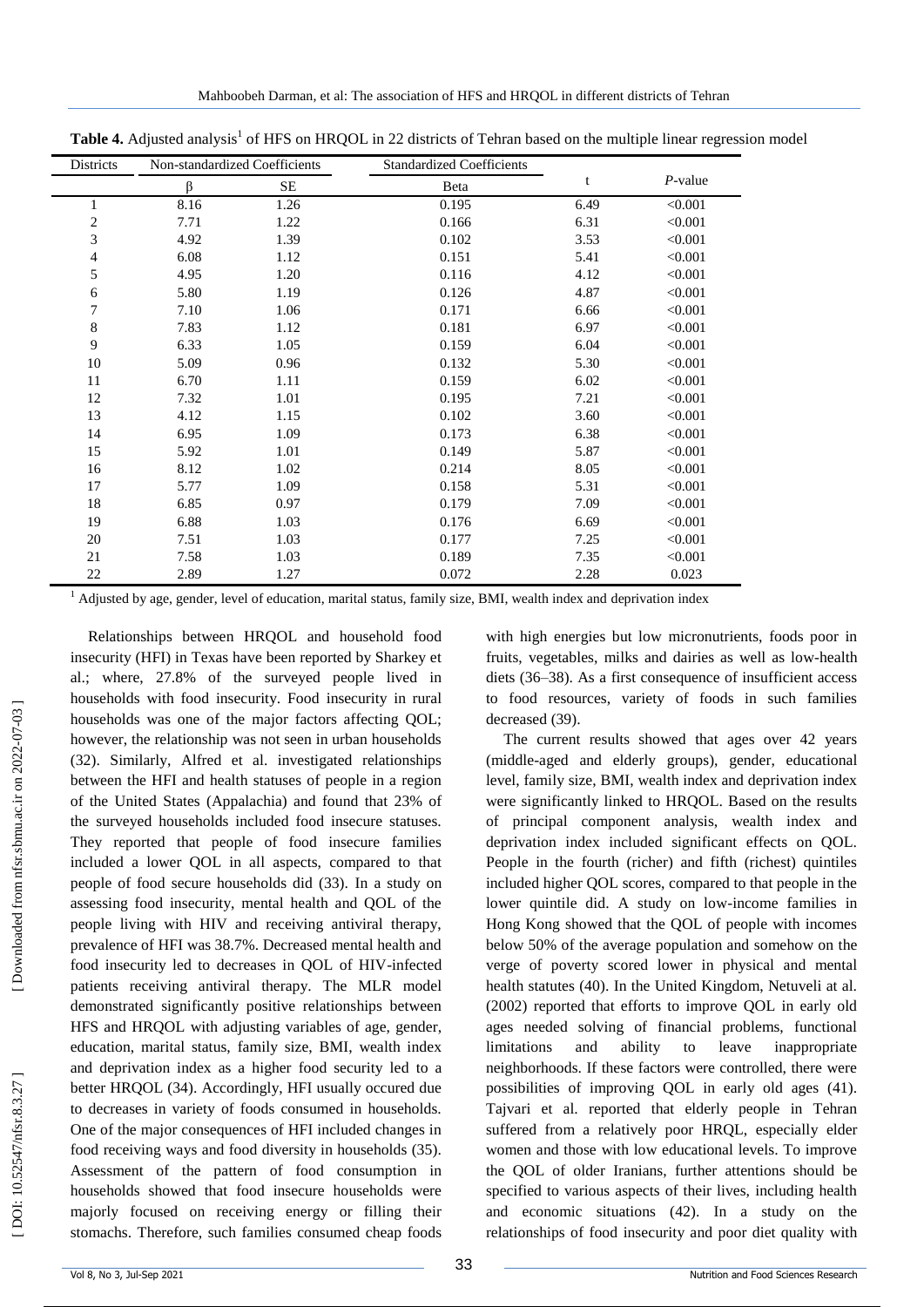decreased QOL in the elderly people by Russell et al., significant relationships were reported between decreased physical and mental health statutes with food insecurity and shortage of diets (43). As a result, households with a better socioeconomic situation included a higher QOL. Gender and literacy were two sociocultural variables, which could affect the HFS statuses. Aging changed personal position of the family members as reproductive indivisuals and thus increased their shares of quality foods. Overweight and obesity as indicators of HFS could affect the QOL statutes. Bottone et al. indicated that negative effects of various BMI categories on QOL included obese and morbidly obese categories, especially for those of underweight, significantly much more important than other chronic conditions (44) .

#### **Strengths and Limitations**

Uses of large sample size and MLR model were the major strengths of the present study. This study was a cross -sectional study; thus, it did not establish causal relationships between HFS and HRQOL. However, this study provided valuable information on food security statuses of the households in various districts of Tehran.

#### **Conclusion**

Based on the results, it can be concluded that HFS is an important factor in improvement of HRQOL. Prevalence of food insecurity in the community is an alarm for the administrators. Moreover, existence of food insecurity includes numerous consequences and effects. Since HFI is an alarm for decreased QOL in Tehran as the largest and most populated city of Iran, the present study provides valuable information on food security status and HRQOL of the households in 22 districts of the city. Thus, it is recommended that policy makers prepare efficient intervention programs to promote QOL of urban households based on the social determinants in each district.

# Acknowledgement

The authors appreciate participants of this study.

# Financial disclosure

The authors declared no financial interest.

# Funding/Support

No Financial Support

# References

1 . Ferrans CE. Quality of life: Conceptual issues. Seminars in Oncology Nursing [Internet]. Elsevier BV; 1990 Nov;6(4):248 –54. Available from: http://dx.doi.org/10.1016/0749 -2081(90)90026 - 2

- 2. Leininger M. HRQOL from a transcultural nursing perspective. Nurse Sci Q 1994; 7(1): 22 -28.
- 3. . Barofsky, Ivan. Quality of Life Research 13, no. 5 (2004): 1021 -024. Accessed January 16, 2021. http://www.jstor.org/stable/4038910.
- 4 . Furness BW, Simon PA, Wold CM, Asarian -Anderson J. Prevalence and predictors of food insecurity among lowincome households in Los Angeles County. Public Health Nutrition [Internet]. Cambridge University Press (CUP); 2004 Sep;7(6):791-4. –4. Available from: http://dx.doi.org/10.1079/phn2004608
- 5 . Melgar -Quinonez HR, Zubieta AC, MkNelly B, Nteziyaremye A, Gerardo MFD, Dunford C. Household Food Insecurity and Food Expenditure in Bolivia, Burkina Faso and the Philippines. The Journal of Nutrition [Internet]. Oxford University Press (OUP); 2006 May 1;136(5):1431S –1437S. Available from: http://dx.doi.org/10.1093/jn/136.5.1431s
- 6 . Bickel G, Nord M, Price C, Hamilton W, Cook J. Guide to Measuring Household Food Security.3nd ed. U.S. Department of Agriculture Food and Nutr Service; 2000
- 7 . Ministry of Health and Medical Education, Office of Nutrition Improvement. National Monitoring Site for Food and Nutrition Security in Iran and compilation the first map of the state of food security in the country (SAMPAT Research); 2011 Winter.
- 8 . The State of Food Security and Nutrition in the World 2018. The State of Food Security and Nutrition in the World [Internet]. UN; 2019 Feb 19; Available from: http://dx.doi.org/10.18356/c94f150c -en
- 9. . Hakim S, Dorosty A.R, Eshraqian M.R. Relationship between Food Insecurity and Some of Socioeconomic Factors with BMI among Women in Dezfoul. Iranian J of Shool of Public Health 2011; 2: 55 -66 [In Persian]
- 10 . Abolhassani F, Mohajeri Tehrani MR, Tabatabaei O, Larijani B. Burden of diabetes and its complications in Iran in year 2000. Iranian J of Diabetes and Lipid Disorders 2005; 5: 35 - 48.
- 11 . Gholami A, Moosavi Jahromi L, Zarei E, Dehghan A. Application of whoHRQOL -bref in measuring HRQOL in health -care staff. Int J Prev Med 2013; 4: 809 -17.
- 12 . Abdollahpour I, Salimi Y, Nedjat SN, Jorjoran shushtari Z. HRQOL and effective factors on it among governmental staff in boukan city. Urmia J Med sci 2011; 22: 40 -7. Persian
- 13 . Gholami A, Azini M, Borji A, Shirazi F, Sharafi Z, Zarei E. HRQOL in Patients with Type 2 Diabetes: Application of WHOHRQOL -BREF Scale. Shiraz E -Med J 2013; 14(3):162 - 71.
- 14 . Nedjat S, Montazeri A, Holakouie K, Mohammad K, Majdzadeh R. HRQOL of Tehran's Population by WHOHRQOL -BREF questionnaire in 2005; Hakim Research J 2007; 10(3): 1 - 8.
- 15 . Rashedi V, Asadi -Lari M, Delbari A, Fadayevatan R, Borhaninejad V, Foroughan M. Prevalence of diabetes type 2 in older adults: Findings from a large population -based survey in Tehran, Iran (Urban HEART -2). Diabetes & Metabolic Syndrome: Clinical Research & Reviews [Internet]. Elsevier BV; 2017 Nov;11:S347-S350. Available from: <http://dx.doi.org/10.1016/j.dsx.2017.03.014>
- 16 . Kiadaliri AA, Asadi -Lari M, Kalantari N, Jafari M, Vaez Mahdavi MR, Faghihzadeh S. Absolute and relative educational inequalities in obesity among adults in Tehran:

DOI: 10.52547/nfsr.8.3.27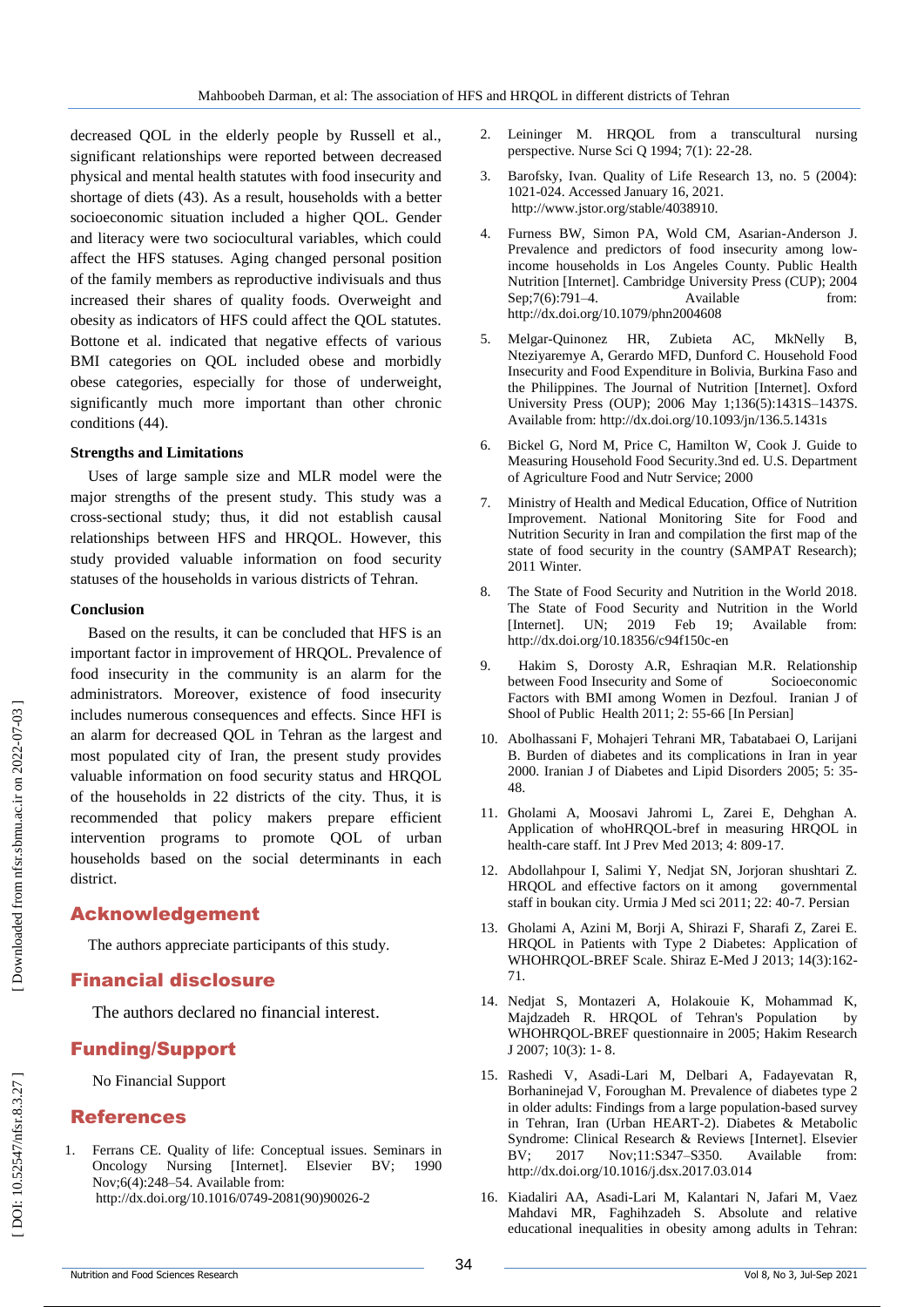Findings from the Urban HEART study -2. Obesity Research & Clinical Practice [Internet]. Elsevier BV; 2016 Sep;10:S57 – S63. Available from: http://dx.doi.org/10.1016/j.orcp.2015.05.002

- 17 . Asadi -Lari M, Salimi Y, Vaez -Mahdavi MR, Faghihzadeh S, Haeri Mehrizi AA, Jorjoran Shushtari Z, et al. Socio - Economic Status and Prevalence of Self-Reported Osteoporosis in Tehran: Results from a Large Population - Based Cross -Sectional Study (Urban HEART -2). Journal of Urban Health [Internet]. Springer Science and Business Media LLC; 2018 Apr 10;95(5):682 –90. Available from: http://dx.doi.org/10.1007/s11524 -018 -0246 - 6
- 18 . Dastgiri S, Tutunchi H, Ostadrahimi A, Mahboob S. Sensitivity and specificity of a short questionnaire for food insecurity surveillance in Iran. Food Nutr Bull.2007; 28(1): 55 -58.
- 19 . Gholami A, Foroozanfar Z.Household food security status in the Northeast of Iran: a cross -sectional study. Med J of the Islamic Republic of Iran 2015 July
- 20 . Ware JE, Kosinski M, Keller SD. A 12 -Item Short -Form Health Survey. Medical Care [Internet]. Ovid Technologies (Wolters Kluwer Health); 1996 Mar; 34(3):220-33.[PubMed][Cross Ref]. Available from: http://dx.doi.org/10.1097/00005650 -199603000 -00003
- 21 . Montazeri A, Vahdaninia M, Mousavi SJ, Omidvari S. The Iranian version of 12-item Short Form Health Survey (SF-12): factor structure, internal consistency and construct validity. BMC Public Health [Internet]. Springer Science and Business Media LLC; 2009 Sep 16;9(1). Available from: http://dx.doi.org/10.1186/1471 -2458 - 9 -341
- 22 . Lim L, Seubsman S, Sleigh A. Thai SF -36 health survey: tests of data quality, scaling assumptions, reliability and validity in healthy men and women. Health and Quality of Life Outcomes [Internet]. Springer Science and Business Media LLC; 2008;6(1):52. [PMC free article] [PubMed] [Cross Ref] Available from: http://dx.doi.org/10.1186/1477 -7525 - 6 -52
- 23 . Ware JE, Kosinski M.M, Keller, SD. How to Score the SF -12 Physical and Mental Health Summary Scales. 3. Lincoln, RI: Quality Metric Inc; 1998.
- 24 . Ware JE, Gandek B. Overview of the SF -36 Health Survey and the International Quality of Life Assessment (IQOLA) Project. Journal of Clinical Epidemiology [Internet]. Elsevier BV; 1998 Nov;51(11):903-12. Available from: [http://dx.doi.org/10.1016/s0895](http://dx.doi.org/10.1016/s0895-4356\(98\)00081-x)-4356(98)00081-x
- 25 . DHS Program (Demographic and Health Survey). Available at: [http://www.dhsprogram.com/topics/wealth](http://www.dhsprogram.com/topics/wealth-%20index/Index.%20cfm)-index/Index. [cfm](http://www.dhsprogram.com/topics/wealth-%20index/Index.%20cfm).
- 26 . Yousefi M, Assari Arani A, Sahabi B, Kazemnejad A, Fazaeli S. The financial contribution of households using by health services. Journal of payavard salamat. 2015 Mar 10; 8(6):517-27.
- 27 . Noble M, Wright G, Dibben C, Smith GA, McLennan D, Anttila C, Barnes H, Mokhtar C, Noble S, Avenell D, Gardner J. The English indices of deprivation 2004 (revised). Report to the Office of the Deputy Prime Minister. London: Neighbourhood Renewal Unit. 2004.
- 28 . Townsend P. Deprivation. Journal of Social Policy. Cambridge University Press; 1987; 16(2):125 –46.
- 29 . Gray J.S, Gonzaga K, Penland J.G, Lukaski H.C, Stensland P. Food Security, Depression and Quality of Life in Northern Plains Indians. J of Indigenous Research 2014; 4(2015): 1 -6.
- 30 . Palermo T, Rawat R, Weiser SD, Kadiyala S. Food access and diet quality are associated with quality of life outcomes among HIV -infected individuals in Uganda. PloS one. 2013 Apr 18;8(4):e62353 .
- 31 . Palermo T, Rawat R, Weiser SD, Kadiyala S. Food Access and Diet Quality Are Associated with Quality of Life Outcomes among HIV -Infected Individuals in Uganda. Beck EJ, editor. PLoS ONE [Internet]. Public Library of Science
- 32 . Sharkey JR, Johnson CM, Dean WR. Relationship of Household Food Insecurity to Health -Related Quality of Life HRQOL in a Large Sample of Rural and Urban Women. Women Health 2011; 51(5): 442 –60
- 33 . Pkley AM, Holben DM, Graham AS, Simpson C. Food Security and Perceptions of Health Status: A Preliminary Study in Rural Appalachia. J of Rural Health 2002; 18( 3): 447 -54
- 34 . Tesfaye M, Kaestel P, Olsen MF, Girma T, Yilma D, Abdissa A, Ritz C, Prince M, Friis H, Hanlon C. Food insecurity, mental health and quality of life among people living with HIV commencing antiretroviral treatment in Ethiopia: a cross sectional study. Health and quality of life outcomes. 2016 Dec;14(1):1 -8.
- 35 . Alimoradi Z, Kazemi F, Estaki T, Mirmiran P. Household food security in Iran: systematic review of Iranian articles. Adv Nurs Midwifery. 2015 Jun 10;24(4):63 -76.
- 36 . Dixon LB, Winkleby MA, Radimer KL. Dietary Intakes and Serum Nutrients Differ between Adults from Food - Insufficient and Food -Sufficient Families: Third National Health and Nutrition Examination Survey, 1988 –1994. The Journal of Nutrition [Internet]. Oxford University Press (OUP); 2001 Apr 1;131(4):1232 –46. Available from: http://dx.doi.org/10.1093/jn/131.4.1232.
- 37 . Drewnowski A, Specter S. Poverty and obesity: the role of energy density and energy costs. The American Journal of Clinical Nutrition [Internet]. Oxford University Press (OUP); 2004 Jan 1;79(1):6-16. –16. Available from: http://dx.doi.org/10.1093/ajcn/79.1.6
- 38 . KENDALL A, OLSON CM, FRONGILLO EA. Relationship of Hunger and Food Insecurity to Food Availability and Consumption. Journal of the American Dietetic Association [Internet]. Elsevier BV; 1996 Oct; 96(10):1019 –24. Available from[: http://dx.doi.org/10.1016/s0002](http://dx.doi.org/10.1016/s0002-8223\(96\)00271-4)-8223(96)00271-4
- 39 . Hasan -Ghomi M, Mirmiran P, Amiri Z, Asghari G, Sadeghian S, Sarbazi N, Azizi F. The association of food security and dietary variety in subjects aged over 40 in district 13 of Tehran. Iranian Journal of Endocrinology and Metabolism. 2012; 14(4).
- 40 . Lo Kuen Lam C, Yawei Guo V, King HoWong K, Yee Tak Yu E, Siu Cheung Fung C. Poverty and health -related quality of life of people living in Hong Kong: comparison of individuals from low -income families and the general population. Journal of Public Health. 2016 may; 39(2): 258 - 265.
- 41 . Netuveli G. Quality of life at older ages: evidence from the English longitudinal study of aging (wave 1). Journal of Epidemiology & Community Health [Internet]. BMJ; 2006 Apr 1;60(4):357–63. –63. Available from: http://dx.doi.org/10.1136/jech.2005.040071
- 42 . Tajvar M, Arab M, Montazeri A. Determinants of health related quality of life in elderly in Tehran, Iran. BMC Public Health [Internet]. Springer Science and Business Media LLC;

DOI: 10.52547/nfsr.8.3.27